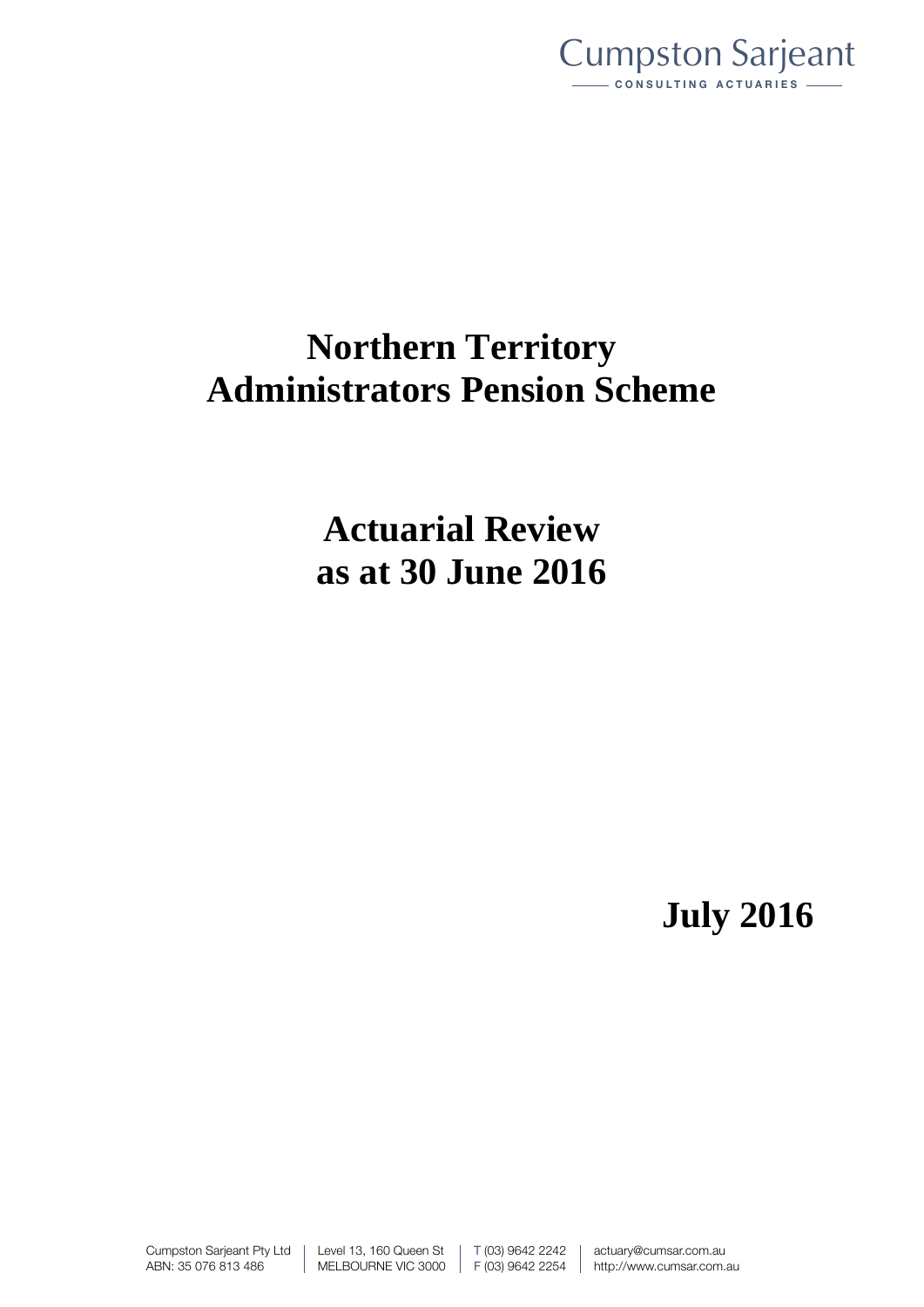# **Administrators Pension Scheme Triennial Actuarial Review as at 30 June 2016**

#### **1. Introduction**

I have been asked to perform an actuarial review of the Administrators Pension Scheme as at 30 June 2016 by Sarah Rummery, the Commissioner of Superannuation, in her letter of 1 July. The previous triennial review was conducted as at 30 June 2013 by me, and presented in a report dated 25 July 2013.

This report complies with relevant parts of Professional Standard 400 of the Institute of Actuaries of Australia.

# **2. Background**

The rules of the scheme are set out in the Administrators Pension Act 1981. The scheme provides pension benefits to retired administrators and reversionary pensions to their widow(er)s. A pension of up to 60% of pre-retirement salary is available on retirement after five years' service, or on ill-health retirement. A lower pro-rated pension is available for shorter service periods. A two-thirds reversionary pension is payable on the death of the member to a surviving spouse. Pensions are indexed to either judicial wages or CPI, depending on the actual circumstances. The scheme was closed to new members in 2006. No contributions are payable by members and benefits are met from the Consolidated Revenue Fund, so there is no fund of assets and no concerns about liquidity or the ability to meet benefit payments as they fall due. Death and invalidity benefits are self insured (and there are no remaining contributors in any case), as is appropriate.

Tax is not paid on either investment income or contributions, so all benefits come from an untaxed source.

The scheme has no Trustees and is administered by NT Treasury.

# **3. Financial and membership data**

I have been provided with details of payments and in-force pensions at 30 June 2016 of members, as well as details of legislation and remuneration rulings over recent years.

There are currently 4 members – three former administrators and a reversionary spouse, all in receipt of pensions. There have been no deaths of members for several years. The four pension recipients were receiving annual pensions of \$323,600 in total at 30 June 2016. Pension payments have increased by 2.4% since 2013, significantly lower than assumed. Recent remuneration rulings have given low increases for the last three years, meaning pensions have also only increased slowly.

I am satisfied that the data is suitable for valuation purposes.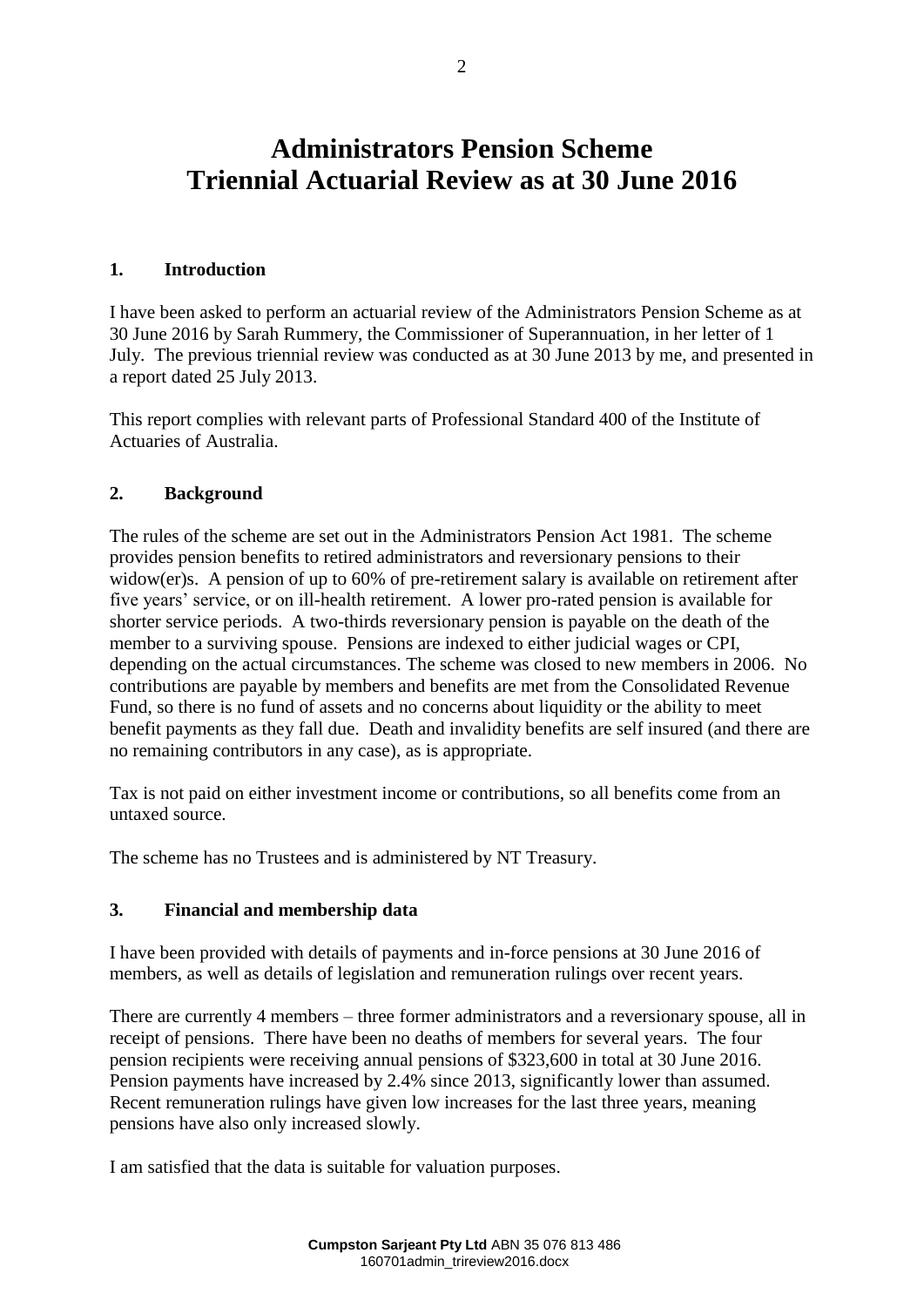# **4. Valuation assumptions**

#### Economic assumptions

In order to assess the values of future payments it is necessary to allow for the likely extent of future salary increases and also to discount future amounts back to a present date value. NT Treasury currently assumes salary growth of 3.0% for 2016/17 and 4.0% per annum thereafter, and a CPI growth rate of 2.0% per annum. These assumptions are broadly consistent with external forecasts, although the salary growth assumption is slightly above recent very low growth. I am satisfied that these are reasonable assumptions for valuation purposes for this scheme. I have adopted 4.0% per annum, but with a lower rate of 3.0% in 2016/17, as the wage and wage-linked pension growth assumption at this valuation, and 2% as the CPI-linked pension growth assumption.

The scheme has no assets on which to earn investment returns, but liabilities could be funded by borrowing by NT Government. It is appropriate to use a discount rate which reflects the cost of borrowing when valuing unfunded liabilities for budget/funding purposes. The 10 year Commonwealth bond yield as at 30 June 2016 was about 2.0% pa, very low in historical terms, while NT's long term borrowing costs would be slightly higher currently. NT Treasury assume a longer term risk free rate of 4.0% pa.

NT Treasury's assumptions for risk free rate and CPI inflation infer a real rate of return of about 2% per annum. Real rates of return inferred by indexed Commonwealth bond yields are relatively stable over time, and while yields on indexed bonds are currently below 1% pa they have ranged broadly between 1% and 3% pa over the last decade. NT Treasury's 2% pa realreturn assumption appears to be a reasonable best estimate assumption for the long term.

The wage-discount gap (i.e. the excess of discount rate over assumed salary growth) is zero in the long term on Treasury's assumed basis. This is slightly lower than longer term national average gaps of around 1-2%, and partly reflects Treasury's view that NT public sector wage growth will rebound in coming years after quite low rates over the recent past. While a long term wage-discount gap of zero sits towards the low end of historical relativities, it is a broadly reasonable best estimate assumption taking into account NT-specific features.

Taking into account all of the above, a long term discount rate of 4% pa appears to be a reasonable rate to use in conjunction with Treasury's wage and CPI inflation assumptions. Thus the triennial economic valuation basis I have adopted for this valuation is:

- 4% pa discount rate;
- 4% pa salary inflation rate, but with 3.0% salary growth assumed for 2016/17;
- 2% CPI inflation

For AASB119 financial reporting purposes, the requisite discount rate is the yield on long term government bonds. The yield on 10-year Commonwealth bonds is currently 2% pa [\(www.rba.gov.au](http://www.rba.gov.au/) 1/7/16), and I have used this discount rate with the above inflation assumptions in determining results for financial reporting purposes. Full financial reporting results are presented separately, and summarised below.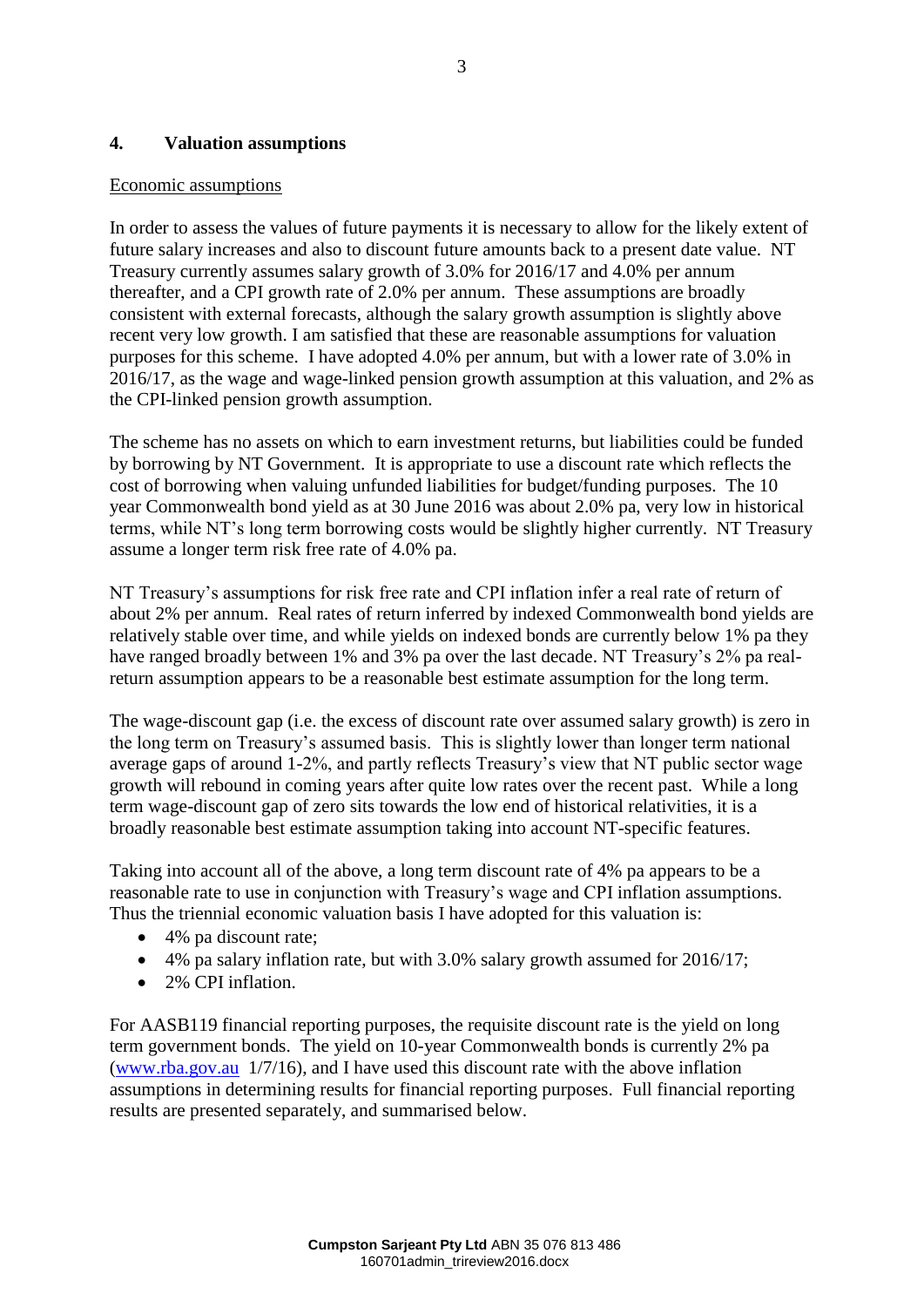#### Demographic assumptions

There is no reliable scheme mortality experience, so I have relied on the latest population mortality tables published by the Australian Government Actuary, Australian Life Tables 2010-12 for males and females, as the pensioner mortality rates. I have also incorporated allowance for mortality improvements from 2011 for pensioners at the 25-year rates of improvement set out in the Australian Life Tables 2010-12. These rates have been updated from the population table used in the previous valuation (Australian Life Tables 2005-07), and are based on the latest published tables from the Australian Government Actuary. The new rates are slightly higher than those from the previous table (after allowing for assumed population mortality improvements) and so liability results are slightly lower using the new rates.

I have assumed 80% of pensioners were married at age 60, with reducing proportions married after that age, and have assumed that female spouses are between 3 and 5 years younger than pensioners, depending on age of pensioner.

| Age | Death of | Death of | Proportion | Rate of mort |
|-----|----------|----------|------------|--------------|
|     | Male     | Female   | married    | Improvement  |
| 50  | 0.0029   | 0.0018   | 0.80       | 0.0205       |
| 55  | 0.0044   | 0.0026   | 0.80       | 0.0243       |
| 60  | 0.0066   | 0.0040   | 0.80       | 0.0271       |
| 65  | 0.0105   | 0.0062   | 0.79       | 0.0286       |
| 70  | 0.0167   | 0.0103   | 0.77       | 0.0286       |
| 75  | 0.0289   | 0.0181   | 0.72       | 0.0268       |
| 80  | 0.0519   | 0.0332   | 0.63       | 0.0228       |
| 85  | 0.0934   | 0.0664   | 0.54       | 0.0172       |
| 90  | 0.1612   | 0.1281   | 0.40       | 0.0102       |
| 95  | 0.2478   | 0.2188   | 0.26       | 0.0021       |

#### *Summarised demographic assumptions*

Spouses are assumed to be 4 years younger than pensioners up to age 90, after which they are assumed to be 5 years younger.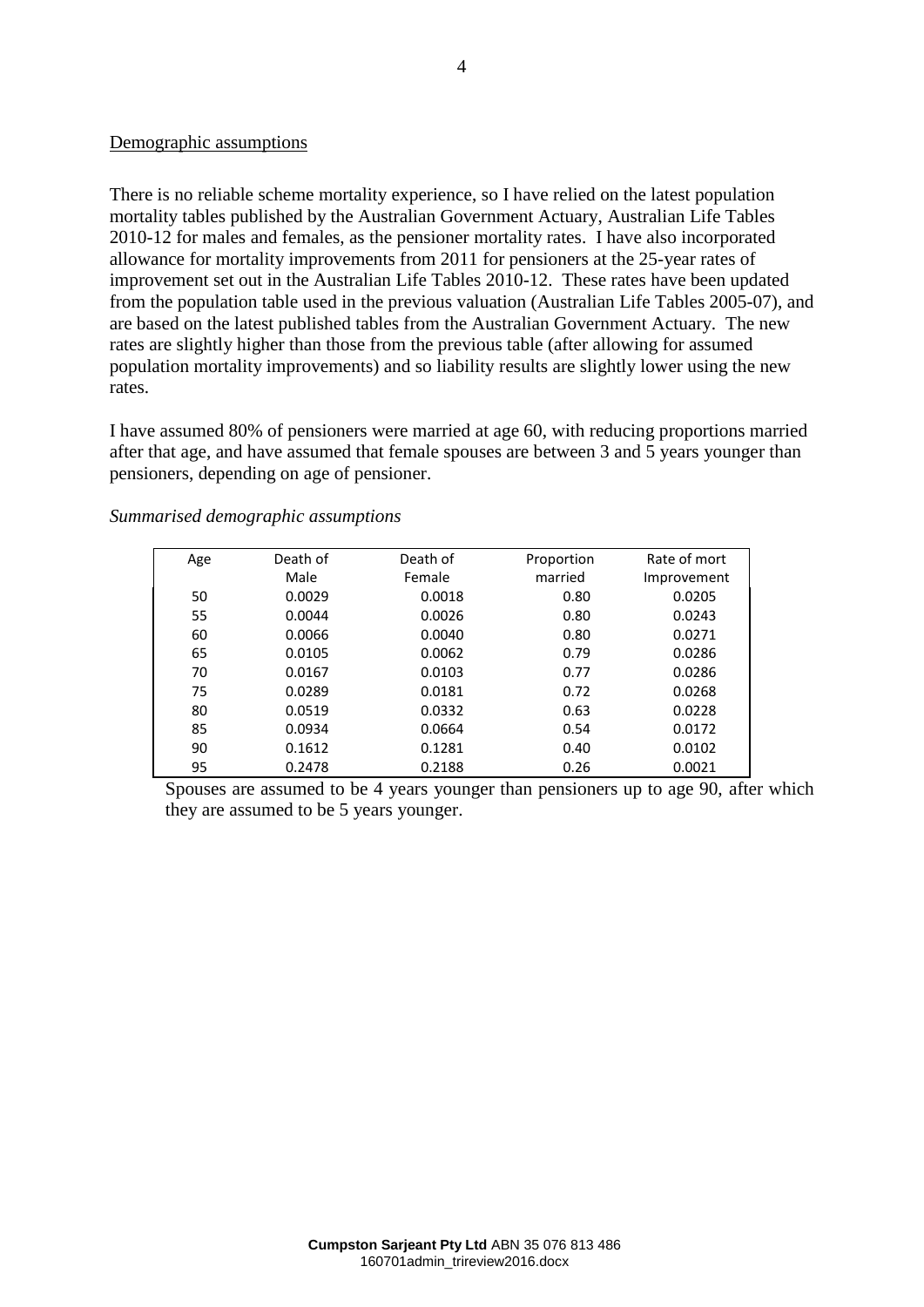### **5. Valuation method and results**

I have valued members' benefits by projecting payments into the future using the assumed mortality rates and rates of pension increase. These future payments have then been discounted to the valuation date using the assumed discount rate. Reversionary spouse benefits are also valued in the same way.

Accrued liabilities at 30 June 2016, as well as at the last triennial valuation, are shown below.

|                            | Membership<br>at 2016       | 2013<br>3.8% discount<br>\$Μ | 2016<br>2% discount<br>ŚΜ. | 2016<br>4% discount<br>\$Μ |
|----------------------------|-----------------------------|------------------------------|----------------------------|----------------------------|
| Pens (incl.<br>reversions) | 3 pensioners<br>1 reversion | 4.979                        | 4.684                      | 3.929                      |
| Total                      |                             | 4.979                        | 4.684                      | 3.929                      |

The accrued liability has decreased from \$5.0M to \$3.9M in the last three years. The progression from 2013 to 2016 is as follows:

| Progression from 2013 to 2016                                                  | \$M     |
|--------------------------------------------------------------------------------|---------|
| Liability at 2013                                                              | 4.98    |
| Expected liability at 2016                                                     | 4.58    |
| Change in discount rate at 2016 from 3.8% to 4% pa                             | $-0.07$ |
| Change in salary/pension inflation rate from 4.5% to 4% pa                     | $-0.20$ |
| Change in assumed mortality                                                    | $-0.16$ |
| Salary & CPI inflation lower than expected 2013-2016                           | $-0.35$ |
| Other experience variations (fewer deaths than expected, zero vs 0.4 expected) | $+0.14$ |
| Actual liability at 2016                                                       | 3.93    |

The valuation result is based on the assumptions made. The sensitivity of the valuation result to changes in assumptions is demonstrated below.

| Assumptions                | Impact of change | Liability |
|----------------------------|------------------|-----------|
|                            |                  | \$Μ       |
| Base triennial assumptions |                  | 3.93      |
| Discount rate +1%          | $-7.7\%$         | 3.63      |
| CPI inflation rate +1%     | $+2.2%$          | 4.02      |
| Wage inflation rate +1%    | $+6.6%$          | 4.19      |
| Mortality -10%             | $+4.4%$          | 4.10      |

The valuation result is moderately sensitive to the discount rate and wage inflation assumptions. While the sensitivity analysis demonstrates relatively low sensitivity to the mortality assumptions, the reality is that the valuation result is highly dependent on the actual time of death of the four remaining pensioners.